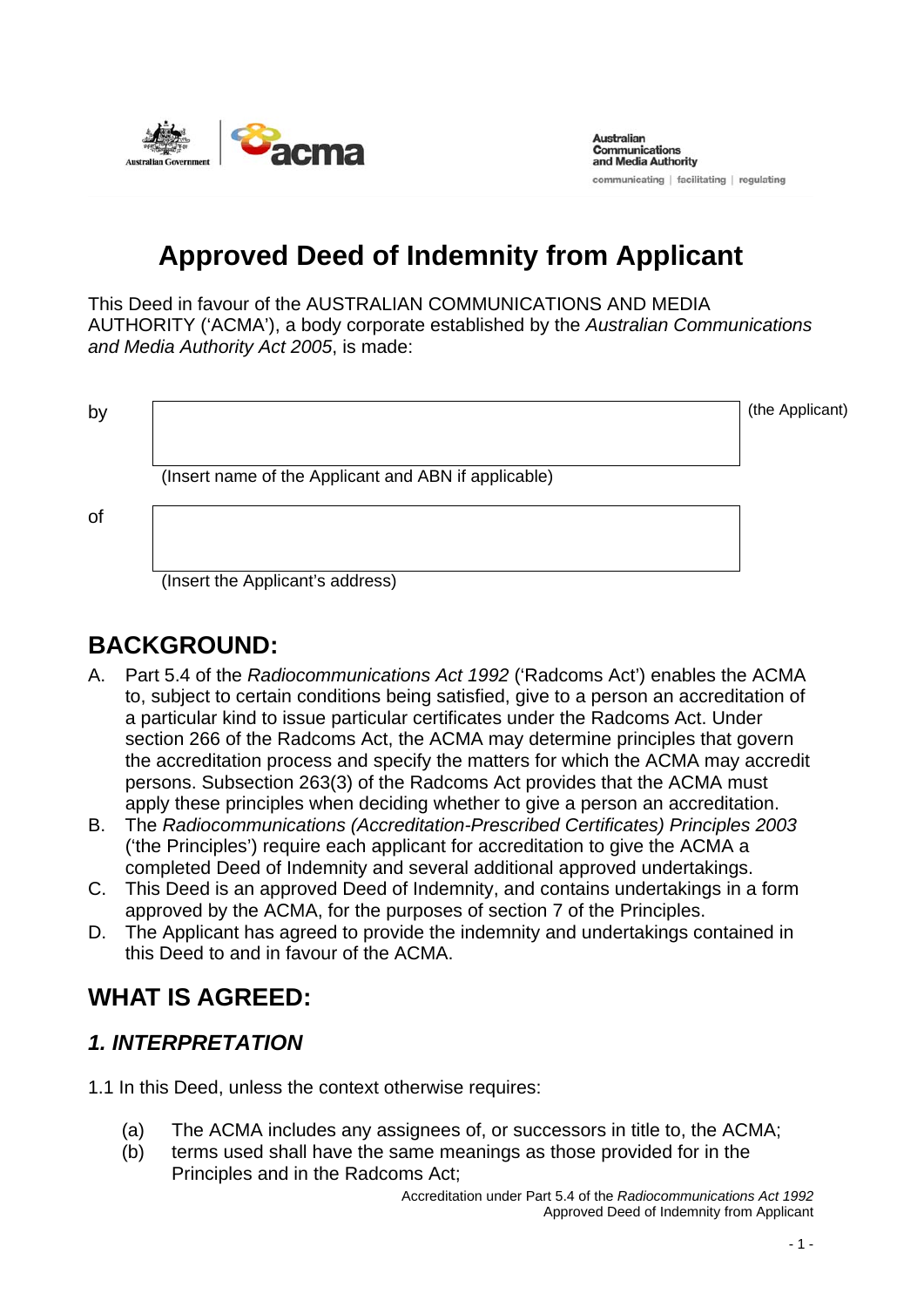- (c) words imputing one gender include each other gender;
- (d) a cross reference to a clause number is a reference to all its subclauses;
- (e) words in the singular number include the plural and vice versa;
- (f) a reference to a person includes a partnership or a body whether politic, corporate or otherwise;
- (g) a reference to a person includes a reference to the person's executors, administrators, successors, substitutes (including, but not limited to, persons taking by novation) and permitted assigns;
- (h) a reference to this Deed includes any variation to this Deed;
- (i) 'including' and its derivatives (such as 'include' and 'includes') mean including without limitation;
- (j) where any word or phrase is given a defined meaning, any derivative or other grammatical form in respect of that word or phrase has a corresponding meaning; and
- (k) reference to any statute or other legislation (whether primary or subordinate) is to that statute or other legislation as amended or replaced from time to time.

### *2. OPERATION OF THIS DEED*

2.1 This Deed commences on execution, however the Applicant's indemnity and undertakings contained in this Deed are subject to accreditation being given to the Applicant.

2.2 The Applicant understands and acknowledges that he or she is and will be bound by the obligations referred to in:

- (a) the Principles; and
- (b) any applicable determination made under section 266A of the Radcoms Act;

and agrees to strictly comply with each and every provision of these legislative instruments.

2.3 The Applicant acknowledges that his or her indemnity and undertakings contained in this Deed are continuing obligations.

#### *3. INDEMNITY*

3.1 The Applicant undertakes to at all times indemnify and hold harmless the ACMA from and against any:

- (a) liability incurred or sustained by the ACMA;
- (b) loss of, or damage to, property of the ACMA;
- (c) loss, cost or expense incurred or sustained by the ACMA in dealing with any claim, suit, demand, complaint, action or proceeding made or brought against it by any person in respect of personal injury, property damage, economic loss, damage to reputation, personal, public or business standing, or any other matter (including legal costs and expenses on a solicitor/own client basis and the cost of time spent, resources used or disbursements paid by the ACMA);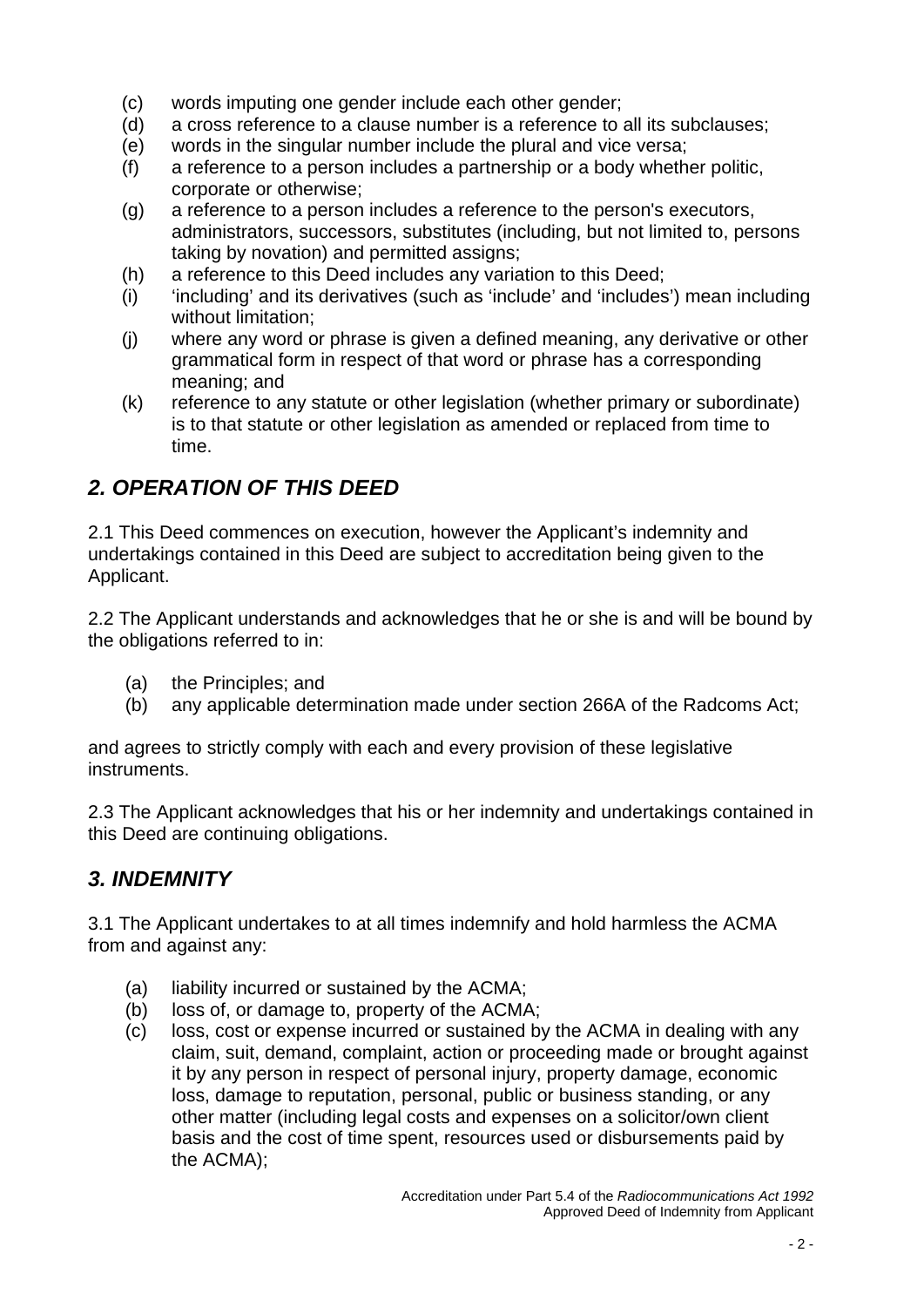arising from:

(d) any act or omission by the Applicant (or by any employee, agent, subcontractor, volunteer or other associate of the Applicant) relating to the Applicant's capacity as an accredited person;

irrespective of whether there was fault on the part of the person whose conduct gave rise to that liability, loss, damage, cost or expense.

3.2 In the event that the Applicant is ever a government employee, the indemnity in subclause 3.1 will not apply in respect of acts or omissions by the Applicant which directly relate to the performance of the Applicant's duties in that government employment.

3.3 The Applicant's liability to indemnify the ACMA under subclause 3.1 does not include any loss, cost or expense incurred, sustained or contributed to by the ACMA as a result of the ACMA's own negligent acts or omissions.

3.4 The right of the ACMA to be indemnified under subclause 3.1 is in addition to, and not exclusive of, any other right, power or remedy provided by statute, common law, equity or otherwise.

3.5 In this clause 3, the ACMA includes the members, officers, employees, contractors, subcontractors, volunteers, bailees and agents of the ACMA.

#### *4. GOVERNMENT EMPLOYMENT*

4.1 In the event that the Applicant is ever a government employee, then the Applicant undertakes that, prior to issuing the first prescribed certificate relevant to his or her duties as a government employee, he or she:

- (a) will obtain an approved Deed of Indemnity from his or her employer in respect of that government employment; and
- (b) will give that Deed to the ACMA.

#### *5. INSURANCE*

5.1 The Applicant undertakes that at the time the Applicant issues a prescribed certificate that does not relate to his or her duties as a government employee, the Applicant will hold a current insurance policy.

### *6. HANDLING OF CLAIMS*

6.1 As soon as practicable after becoming aware of a proceeding or claim covered by subclause 3.1, or of an event which might reasonably be thought to give rise to such a proceeding or claim, the Applicant undertakes to promptly notify the ACMA and provide full details of the proceeding, claim or event.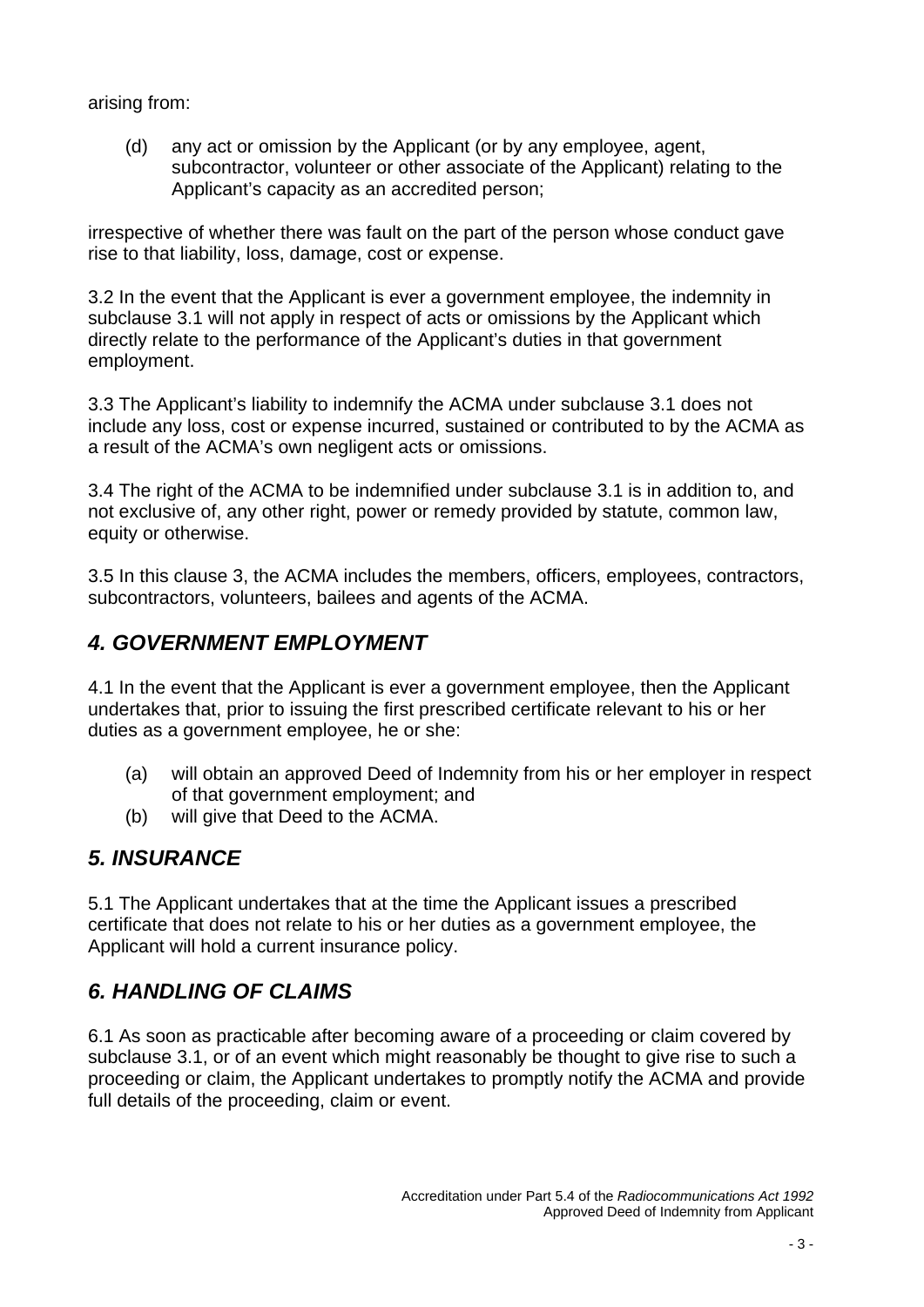#### *7. SEVERABILITY*

7.1 Each and every provision (or part of a provision) of this Deed shall, unless the context otherwise necessarily requires it, be read and construed as a separate and severable provision (or part), so that if any provision (or part) is void or otherwise unenforceable for any reason, then that provision (or part) shall be severed and the remainder shall be read and construed as if the severable provision (or part) had never existed.

#### *8. NOTICES*

8.1 Any notice, or other communication required or otherwise to be given or sent to the ACMA under this Deed shall be in writing and shall be deemed to be duly given or sent, if:

- (a) delivered by hand; or
- (b) sent by prepaid post; or
- (c) sent electronically (including by facsimile);

to the addresses or contact details as may be notified by the ACMA to the Applicant from time to time.

8.2 A notice or other communication shall be deemed to have been given or received:

- (a) if delivered by hand, upon delivery; or
- (b) if sent by prepaid post upon the expiration of four working days after the date on which it was so sent; or
- (c) if sent electronically (including by facsimile), upon receipt by the sender of an acknowledgment that the communication has been properly transmitted to the recipient.